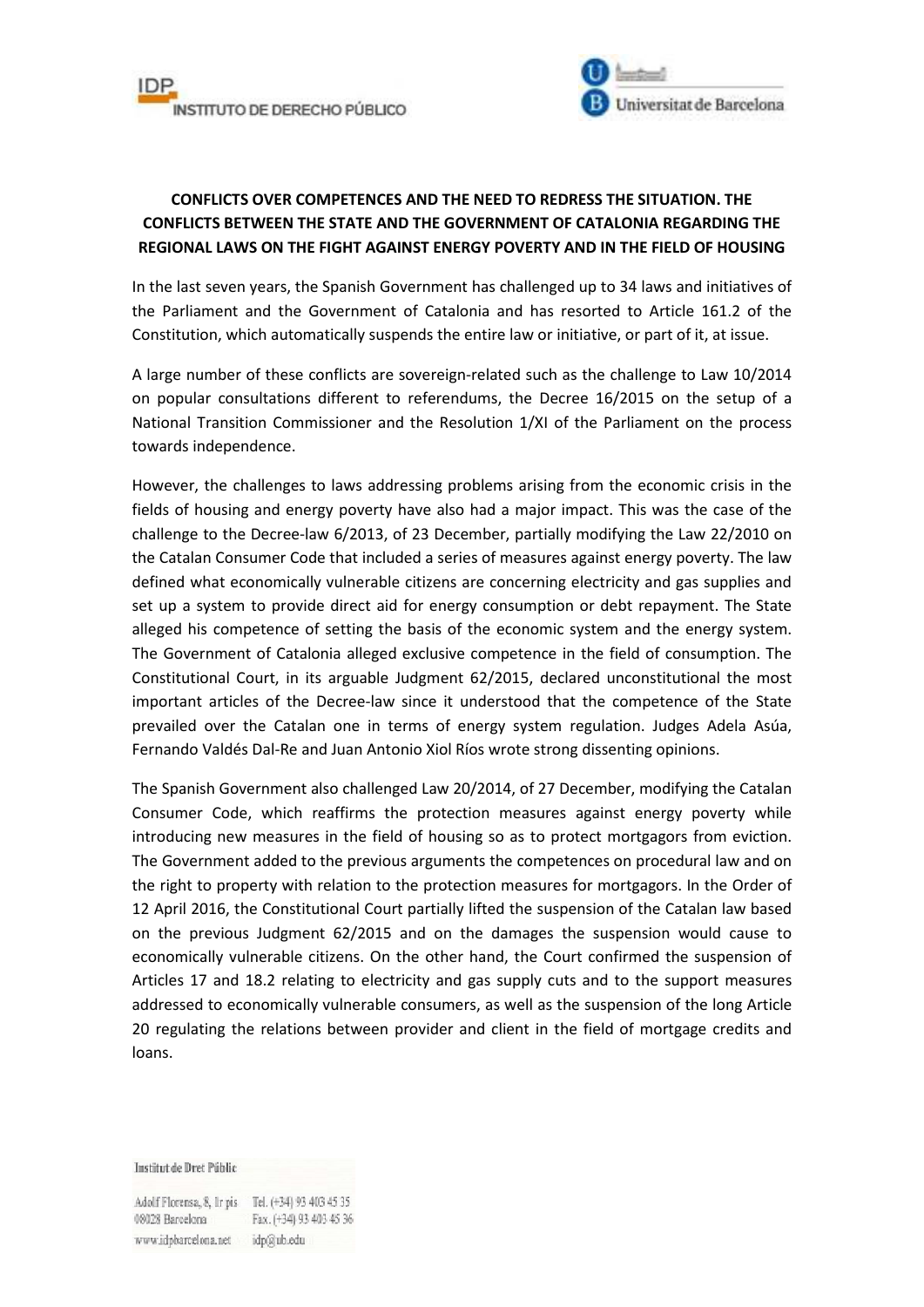

Finally, the central Government challenged Law 24/2015, of 29 July, on urgent measures in the fields of housing and energy poverty. This Law was particularly significant inasmuch as it originated from a popular legislative initiative that received broad parliamentary support. In order to tackle the problem of housing, the Law established measures to solve overindebtedness (an out-of-court procedure and a simplified court procedure), as well as measures on social housing, as amongst others it forced legal persons to handover their unoccupied dwellings. This time, however, the Government only requested the suspension of the articles setting forth conflict resolution measures in the field of housing and of those imposing the handover of empty dwellings.

The conflict between the central Government and Catalonia has a high media and popular impact. While many families are still suffering the effects of the economic crisis, the challenged laws try to embrace the rights of economically vulnerable citizens. These, however, cannot but perplexedly witness an exchange of reproaches where the confronted parties allege different competences: the central Government alleges the economic system, the energy system, procedural law and regulation of the right to property, while the Catalan Government invokes consumption rights and the development of the basic national laws. Meanwhile, the State makes use of the privilege of suspending the regional law according to Article 161.2 of the Constitution.

The large amount of conflicts regarding such relevant matters as energy poverty and the right to decent housing (which of course condition the necessary intervention of the public authorities) lead us to put forward two reflections.

To start with, challenging regional laws does not imply that they cannot be enforced, as in one case the suspension has been partially lifted and in the other case the central Government has only alleged Article 161.2 of the Constitution with respect to some articles of the challenged law. This means that the Catalan Government can still implement the regional laws and articles that have not been challenged as well as the national laws in order to tackle the serious problems mentioned.

One could criticize the excessive amount of conflicts and some judgments of the Constitutional Court. However, this is compatible with demanding that the Catalan Government act efficiently and diligently in the fight against the severe effects that the crisis has had upon the most disadvantaged citizens.

Institut de Dret Públic

Adolf Florensa, 8, Ir pis Tel. (+34) 93 403 45 35 08028 Barcelona Fax. (+34) 93 403 45 36 www.idpbarcelona.net idp@ub.edu